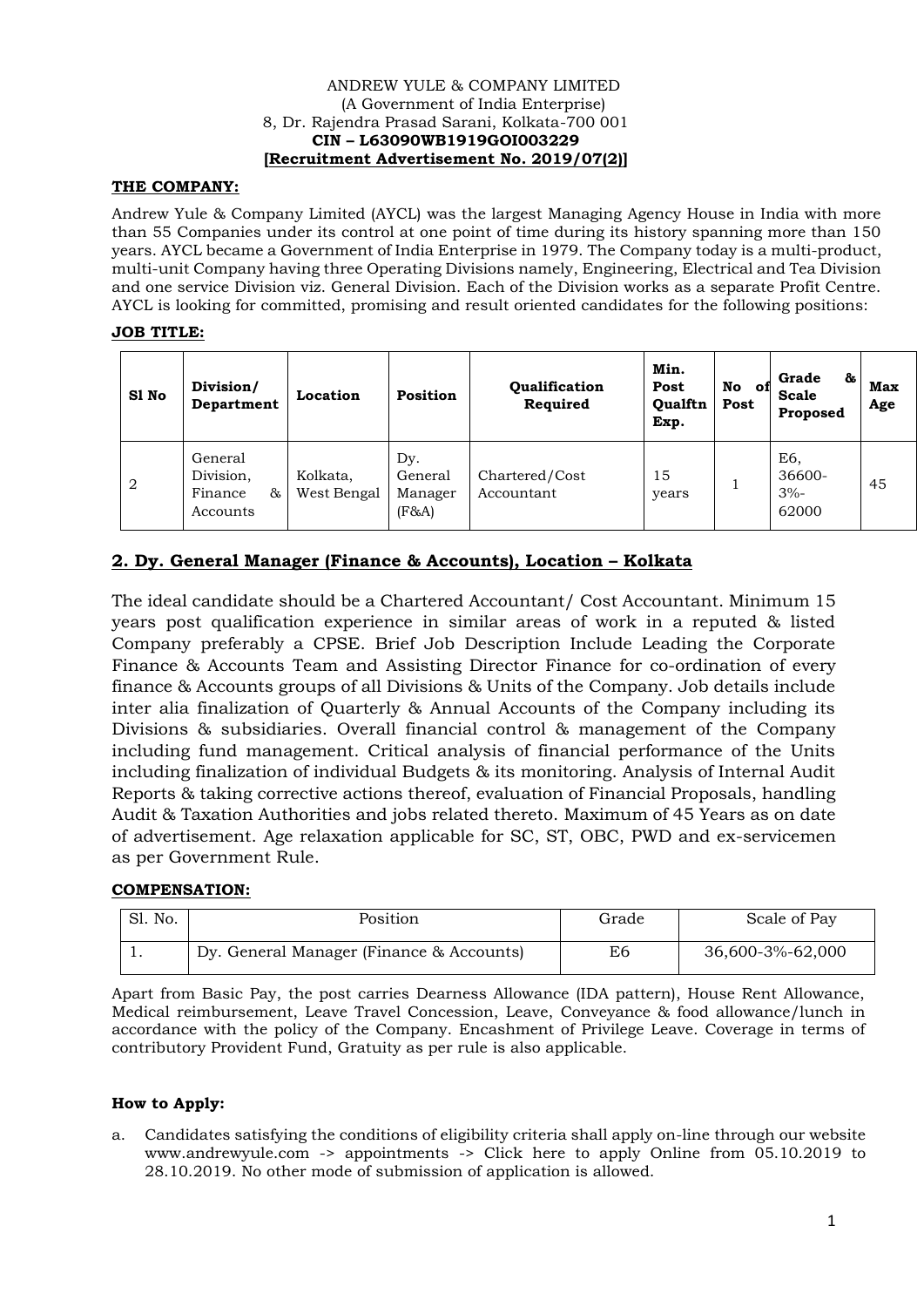- b. Before applying on-line, a candidate must have a PAN /Aadhaar card, an active email ID and a mobile phone number which must remain valid for at-least a twelve-month period for future communication (including issue of call letters).
- c. The candidate should have scanned copy of Latest passport photograph in JPG/JPEG format (size not exceeding 1 MB) ready for uploading before applying on-line.
- d. Queries, if any, may be addressed to the following e-mail id  $pna@andrewycle.com$ .
- e. AYCL shall not be responsible, if candidates fill up their details wrongly and consequently their application is rejected.

#### **Other Conditions:**

- (i) The candidates meeting the eligibility criteria need only apply. The candidates will be required to produce the original documents in support of qualification, experience and age at the time of interview. Mere submission of application or fulfilling the eligibility criteria does not confer any right on the individual for selection or short listing for the purpose of interview.
- (ii) The date of determining the upper age limit, qualification and experience shall be the date of publishing of advertisement.
- (iii) Reservation for SC/ST/OBC/minority/differently abled persons/EWS apply as per guidelines of the Union Government. Age relaxation will be as per Government norms for said category of candidates.
- (iv) Candidate will not be provided TA/DA for attending the interview.
- (v) The Company reserves the right to shortlist the candidate based on parameters decided by the Company and no clarification in this regard will be entertained at any stage.
- (vi) The Company reserves the right to cancel the entire recruitment process at any time without assigning any reasons whatsoever.
- (vii) No correspondence will be entertained with the candidates not selected for interview.
- (viii) Misrepresentation or falsification of facts detected at any stage of the selection process or instances of misconduct/misbehaviour at any stage during selection shall result in cancellation of candidature without any notice and no correspondence in this regard shall be entertained.
- (ix) The candidates working with Govt. Departments, statutory corporations, Public Sector Enterprises should apply strictly through proper channel. The No Objection Certificate may also be produced before the interview, if not enclosed with the Application. Candidates unable to produce no objection certificate at the time of interview will not be allowed to appear in the interview.
- (x) Applications that are incomplete, not in prescribed format, not legible, shall be summarily rejected without assigning any reasons and no correspondence in this regard shall be entertained.
- (xi) Company takes no responsibility to collect any certificate/ remittance sent separately.
- (xii) Candidates are advised to carefully read the full advertisement for details of eligibility criteria before submission of application. Multiple applications from the same person against a post is not permitted and such applications are liable to be rejected.
- (xiii) A candidate can apply for only one position against the advertisement.
- (xiv) Age relaxation may be considered for deserving candidates.
- (xv) Mere submission of application and fulfilling the eligibility criteria gives no right to appear for interview and/or employment. The management reserves the right to short list the candidates for Interview. No correspondence shall be entertained about the outcome of the application.
- (xvi) Selection of candidates will be through interview/any other method as decided by the Management.
- (xvii) The company reserves the right to reject all or any of the applications received without assigning any reason thereof.